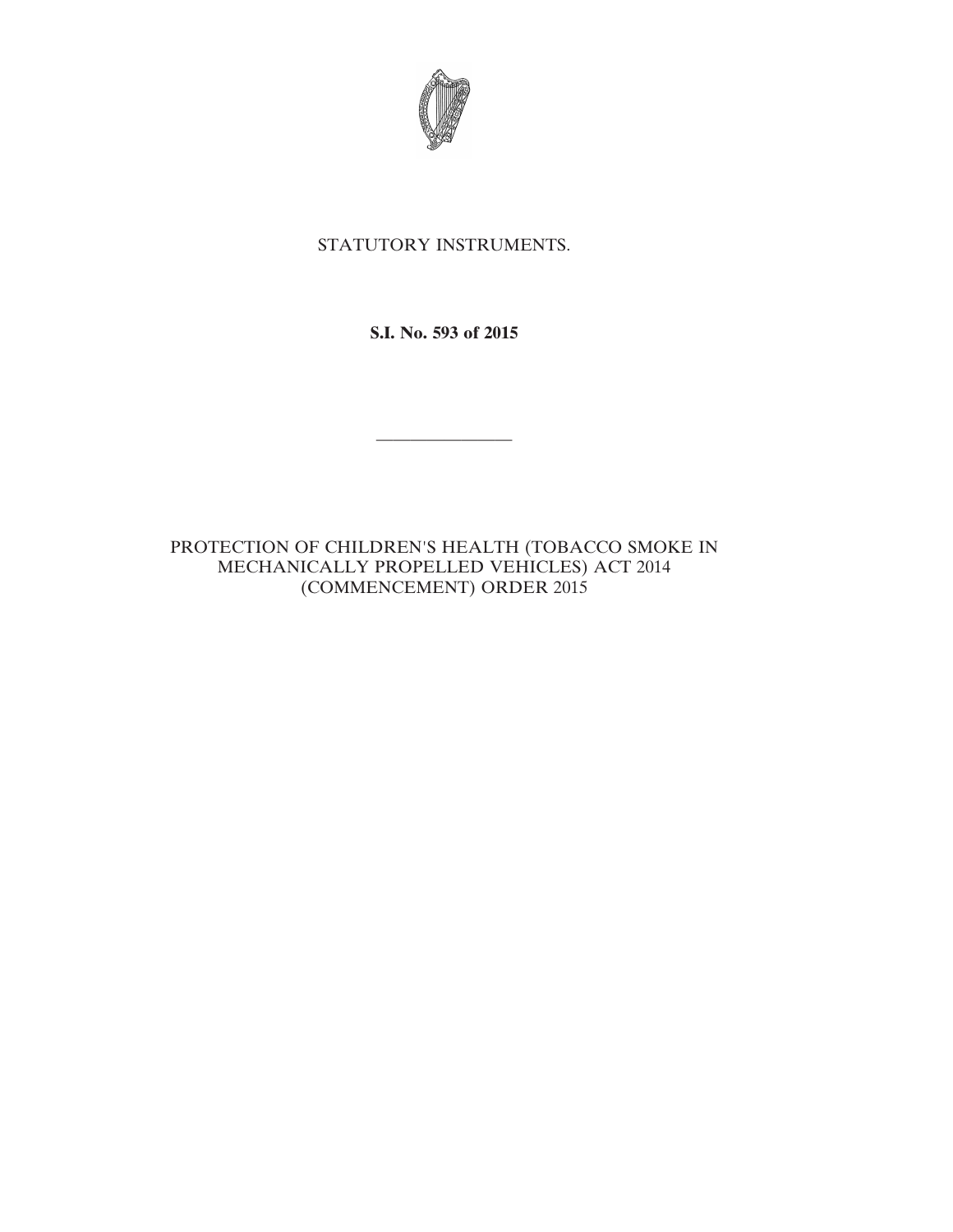## PROTECTION OF CHILDREN'S HEALTH (TOBACCO SMOKE IN MECHANICALLY PROPELLED VEHICLES) ACT 2014 (COMMENCEMENT) ORDER 2015

I, LEO VARADKAR, Minister for Health, in exercise of the powers conferred on me by section 7(2) of the Protection of Children's Health (Tobacco Smoke in Mechanically Propelled Vehicles) Act 2014 (No. 40 of 2014), hereby order as follows:

1. This Order may be cited as the Protection of Children's Health (Tobacco Smoke in Mechanically Propelled Vehicles) Act 2014 (Commencement) Order 2015.

2. The 1st day of January 2016 is appointed as the day on which the Protection of Children's Health (Tobacco Smoke in Mechanically Propelled Vehicles) Act 2014 (No. 40 of 2014) comes into operation.



GIVEN under my Official Seal, 17 December 2015.

> LEO VARADKAR, Minister for Health.

*Notice of the making of this Statutory Instrument was published in "Iris Oifigiúil" of* 5*th January*, 2016.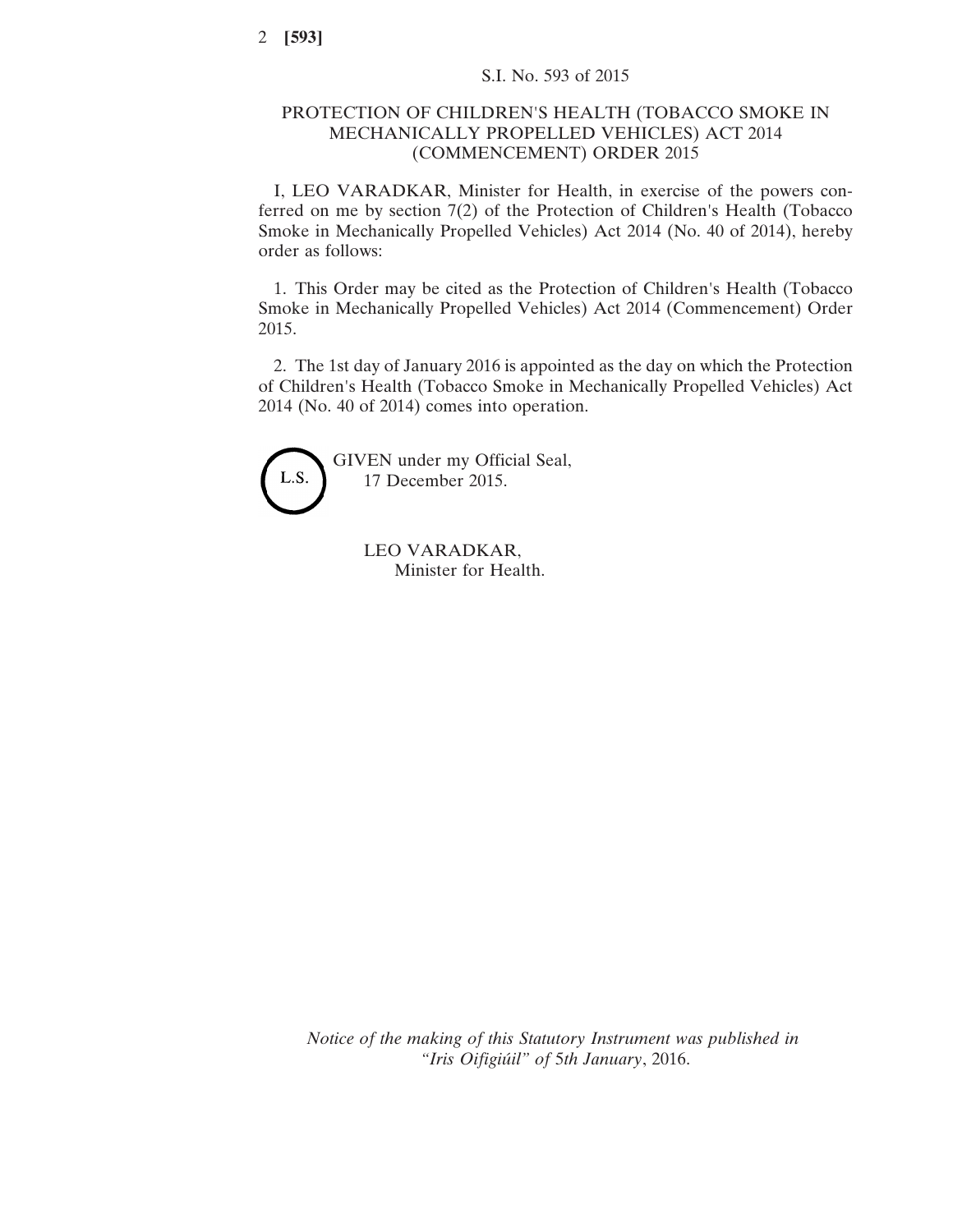**[593]** 3

## EXPLANATORY NOTE

*(This note is not part of the Instrument and does not purport to be a legal interpretation).*

This Order may be cited as the Protection of Children's Health (Tobacco Smoke in Mechanically Propelled Vehicles) Act 2014 (Commencement) Order 2015.

The Order commences all sections of the Protection of Children's Health (Tobacco Smoke in Mechanically Propelled Vehicles) Act 2014 with effect from the 1st day of January 2016.